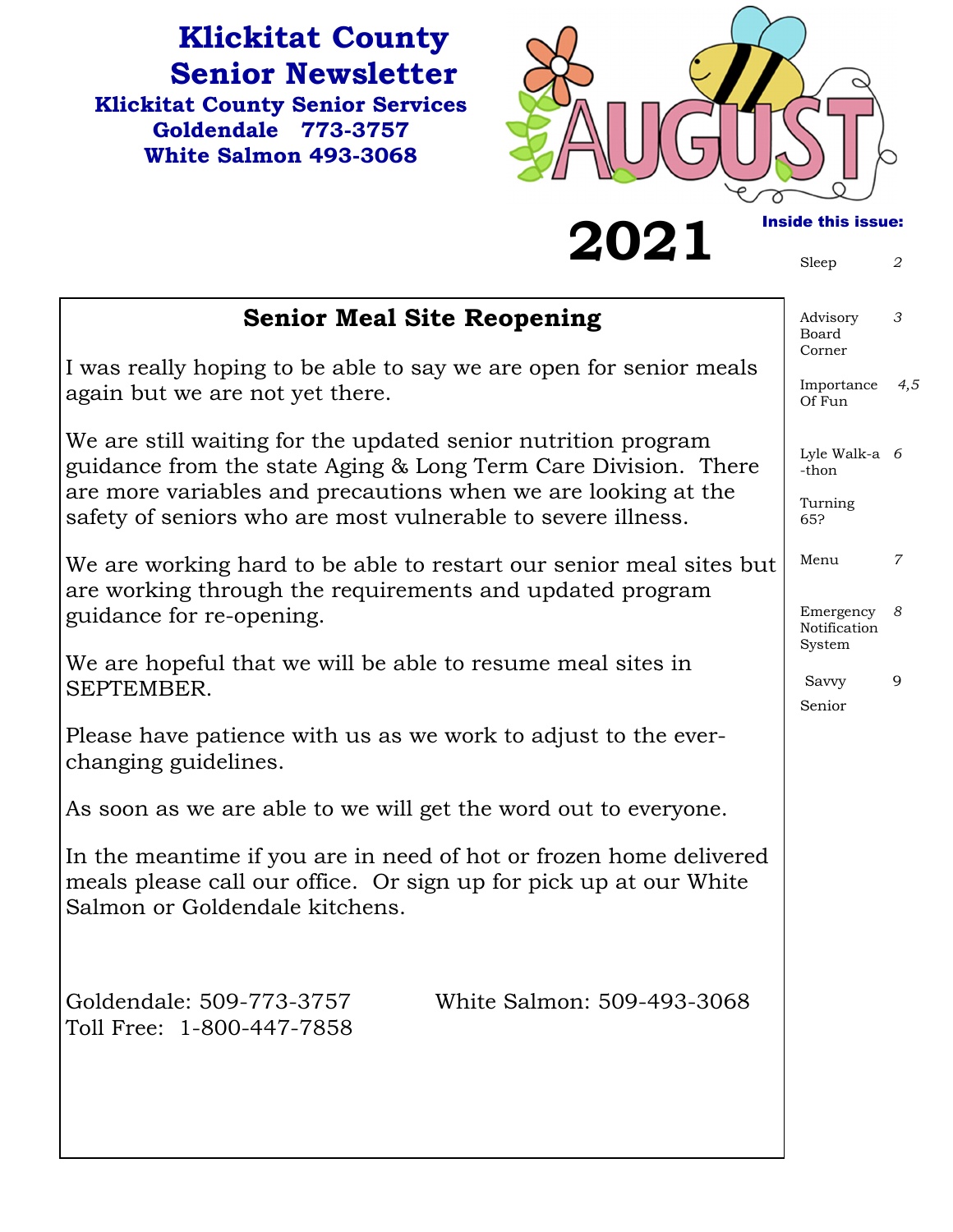#### **Sleep: Do Nothing By Kristoffer Lindstrom, MSW, LICSW Skyline Health Behavioral Health Consultant**

The problem with not getting enough sleep is more problems. Lack of sleep will very likely result in health problems, such as: heart disease, kidney disease, high blood pressure, diabetes and stroke. Lack of sleep may also cause depression, slower decision-making and other mood problems.

Lack of sleep is a problem, and our mind is a problem-solver. However, getting good sleep is really about doing nothing and our mind is not good at doing nothing. There are strategies that can lead to getting better sleep, called sleep hygiene. Here are some tips:

Get exercise, but avoid it 2-3 hours before bedtime. Avoid screen time at least 1-hour before bedtime. Get some natural full-spectrum sunlight. Create a routine of bedtime rituals (washing face, brushing teeth, etc.). Avoid coffee and alcohol in the evening. Turn lights down low towards bedtime. Listen to soothing music. Try light stretching.

So where does "doing nothing" factor in? Well, the above are some basics we can follow that will help us get into a relaxed mode, which will help us obtain more quality sleep. Dr. Steven Hayes, talks about how our bodies know how to sleep. The fact we have been on this planet for a long while has given our bodies time to figure out how to sleep. In addition, he says trying to turn the mind off does not work very well. Instead, he suggests trying the following to become more psychologically flexible.

**If you can't sleep, rest**. In many cases, the focus on trying to sleep, keeps you from getting to sleep. By allowing yourself to simply rest and respectfully declining your mind's invitation to problem solve, you are more likely to get to sleep more easily or fall back to sleep after you wake up.

**Just noticing.** Is worrying keeping you awake? Instead of ruminating on it, just notice it. When worries arise, imagine they are words written on leaves floating in the ocean tide. They come in, they go out. Notice them dispassionately. This is all. Add or subtract nothing.

**Accept your thoughts and feelings about insomnia**. I don't mean resign yourself to insomnia. I mean to be present with your reactions without grabbing at them or manipulating them. Instead of rejecting these reactions, just hold them the way you would a child. Then let your body do what it knows how to do.

If you are in need of behavioral health services, please call Skyline Health Medical Clinic at 509-638-2810 or visit myskylinehealth.org. Same day appointments and virtual visits are available. Having a Hard Time Sleeping? Do Nothing! | Psychology Today

1https://www.nhlbi.nih.gov/health/health-topics/topics/sdd/why accessed on November 29, 2016.

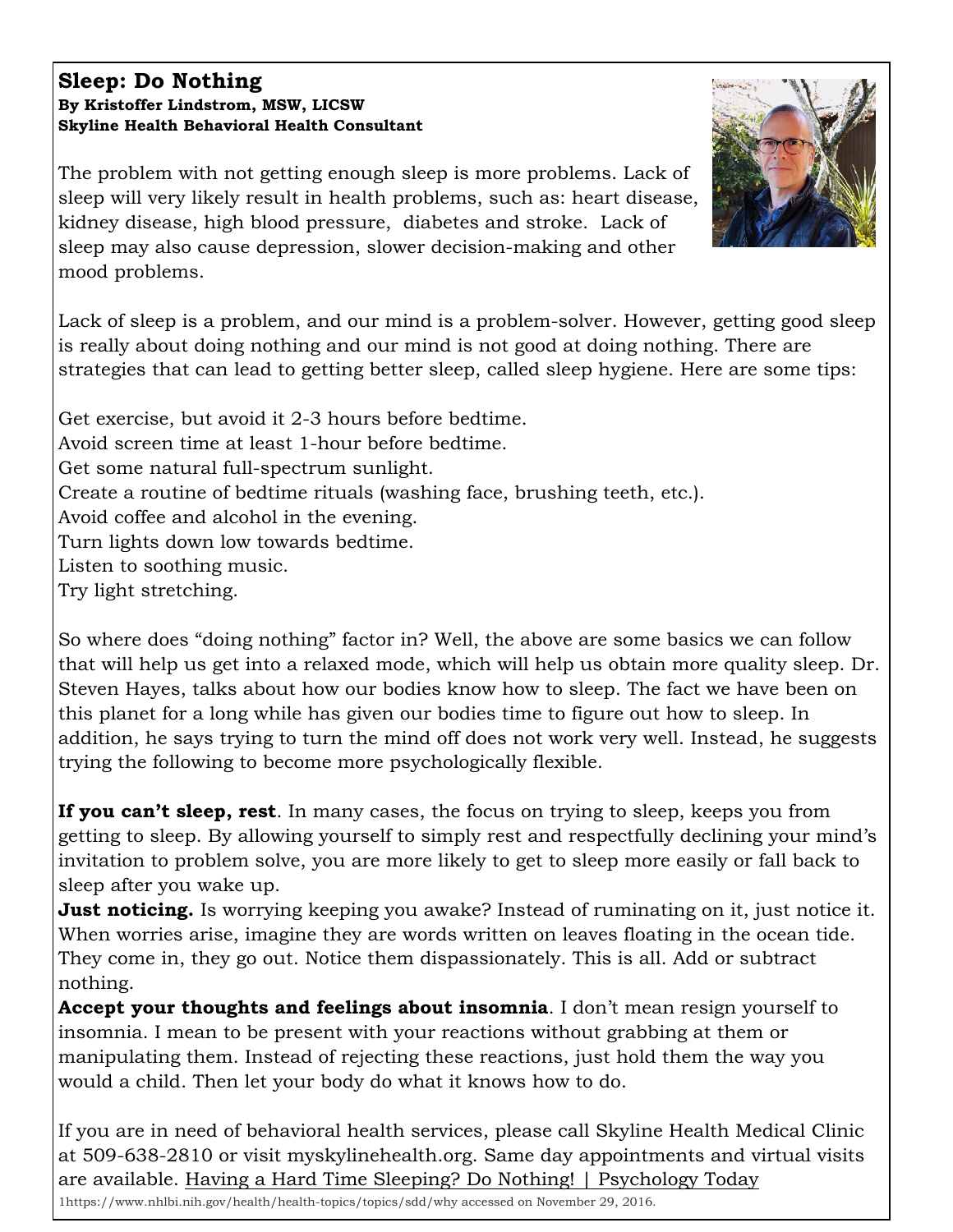# **Senior Advisory Board Corner**

I write to you as, I believe, the newest member of the KC Senior Advisory Board, and as a "Husumite" (one hailing from Husum), and concerned citizen. The aging demographic of our Community suggest we should all: 1) get involved in our communities, 2) seek education and awareness on programs and happenings, and 3) contribute to improving lives of Klickitat County residents. We have significant challenges on the horizon; we should get involved if we want to be part of the solution(s). We can all do something. I thank you for the opportunity to serve seniors in our community. Feel free to contact me via email if you have issues you'd like to discuss at workfromhome42@me.com or at my personal cell phone (907).312.0923.

Issues of concern on the board's discussion / plate, lately, include: 1) discussion on the status of the assisted living facility build project and road ahead, 2) the (fantastic) valueadded by the Mt. Adams Transportation Service (MATS), and 3) general updates on our board membership.

So, here is my feedback for you this month.

1. Assisted Living Facility - There exists a \$3 million shortfall, or gap, in funding the assisted living center capital project for Klickitat County. As you know; your local elected officials, Mid-Columbia Housing Authority team members, funding agency leaders, community members, and build-team members work to ensure the build happens. As a reminder; this facility would add approximately 60 housing units, costs in the ballpark of \$16-\$18 million to build - and will serve our residents for future generations. These team members work diligently for us, putting forth "asks" to various funding agencies and individuals, in efforts to close this gap. More to follow in future articles and as the project matures.

Interested parties in helping fund the project funding gap should contact your local elected official, or Sharon Carter at your local Klickitat County Senior Services office.

2. I believe a tremendous value-added-service, with ride-capacity for you or a loved one - is our MATS system. It's unbelievable! Did you know the busses and vehicles travel to White Salmon, Bingen, Hood River, The Dalles, and Portland? For \$30 - you can buy a ride pass good through the end of 2021! If I said \$1.00, for a single ride, to the public - we'd all think that unbelievable! It is the true offer. I'm going to start riding this fantastic service! The CAT service from Hood River services White Salmon on Saturday and Sunday. These routes add tremendous value for we citizens. Find a schedule; bring a buck, and check it out. Highly encouraged.

3. Board Membership: Your Klickitat County Senior Advisory Board has the full compliment of membership. We exist to serve you, and we encourage you to get involved in improving services in our community. Everybody can do something. Contact us via your local representative.

Gavin Carmichael, Klickitat County Senior Advisory Board member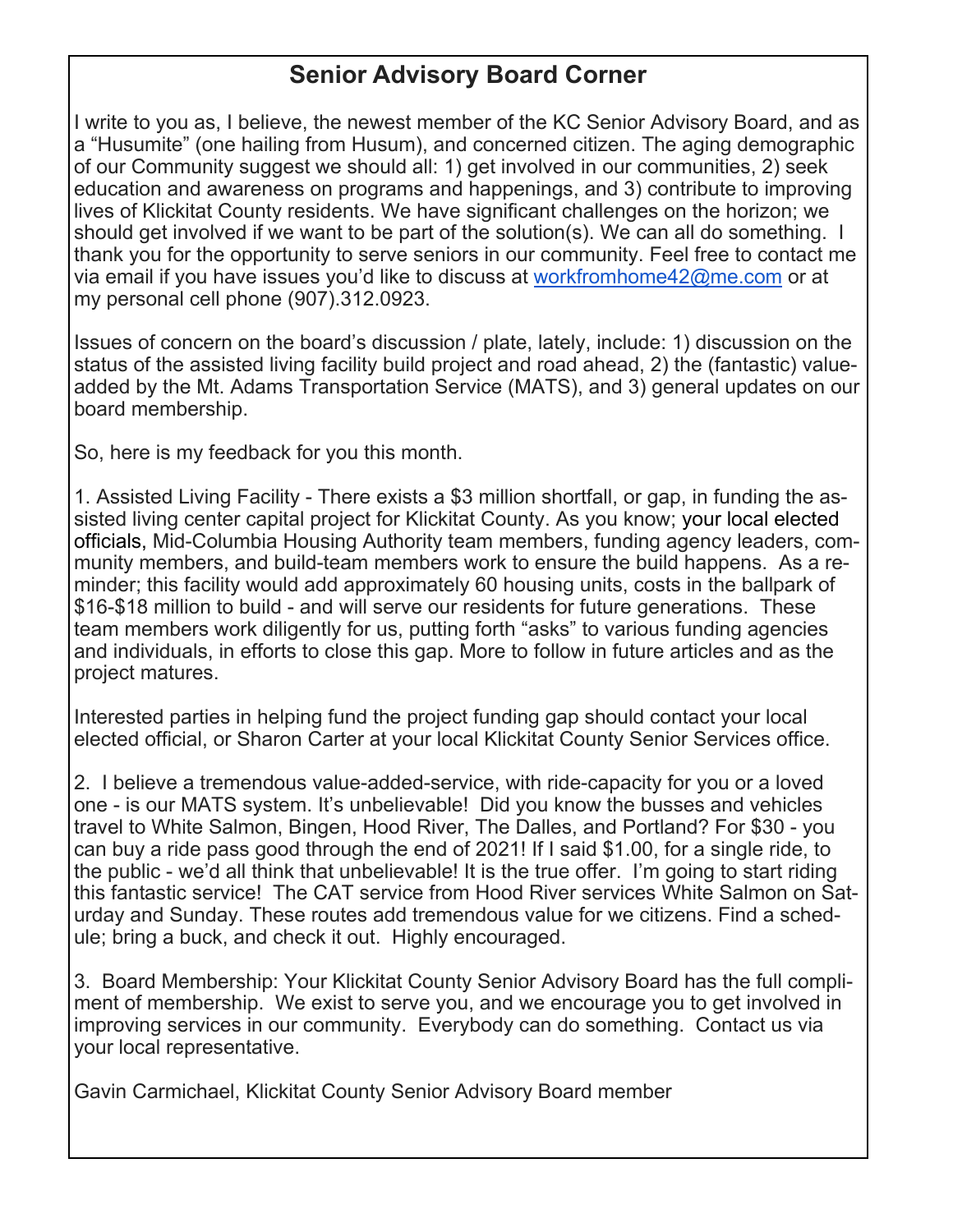# **What do you do for fun???**

Many adults forget how to have fun. They've spent the past 40 years showing up for work every day, paying off mortgages, getting kids through school and taking care of aging parents. Having fun and being spontaneous —a key element of fun and play—gets lost. It's considered nonproductive, which makes some people feel guilty.

Fun is important at every age but can be even more beneficial as we grow older. The very things associated with it—laughter, levity, enjoyment, diversion—can act as antidotes to stress, depression, and anxiety.

Fun is different for every person. What makes you happy? What makes you laugh? What activities did you do in your youth? What activity did you always want to try?

### **Play helps:**

**Relieve stress.** Play is fun and can trigger the release of endorphins, the body's natural feel-good chemicals. Endorphins promote an overall sense of well-being and can even temporarily relieve pain.

**Improve brain function.** Playing chess, completing puzzles, or pursuing other fun activities that challenge the brain can help prevent memory problems and improve brain function. The social interaction of playing with family and friends can also help ward off stress and depression.

**Stimulate the mind and boost creativity.** Young children often learn best when they are playing—a principle that applies to adults, as well. You'll learn a new task better when it's fun and you're in a relaxed and playful mood. Play can also stimulate your imagination, helping you adapt and solve problems.

**Improve relationships and your connection to others.** Sharing laughter and fun can foster empathy, compassion, trust, and intimacy with others. Play doesn't have to include a specific activity; it can also be a state of mind. Developing a playful nature can help you loosen up in stressful situations, break the ice with strangers, make new friends, and form new business relationships.

**Keep you feeling young and energetic.** In the words of George Bernard Shaw, "We don't stop playing because we grow old; we grow old because we stop playing." Play can boost your energy and vitality and even improve your resistance to disease, helping you function at your best.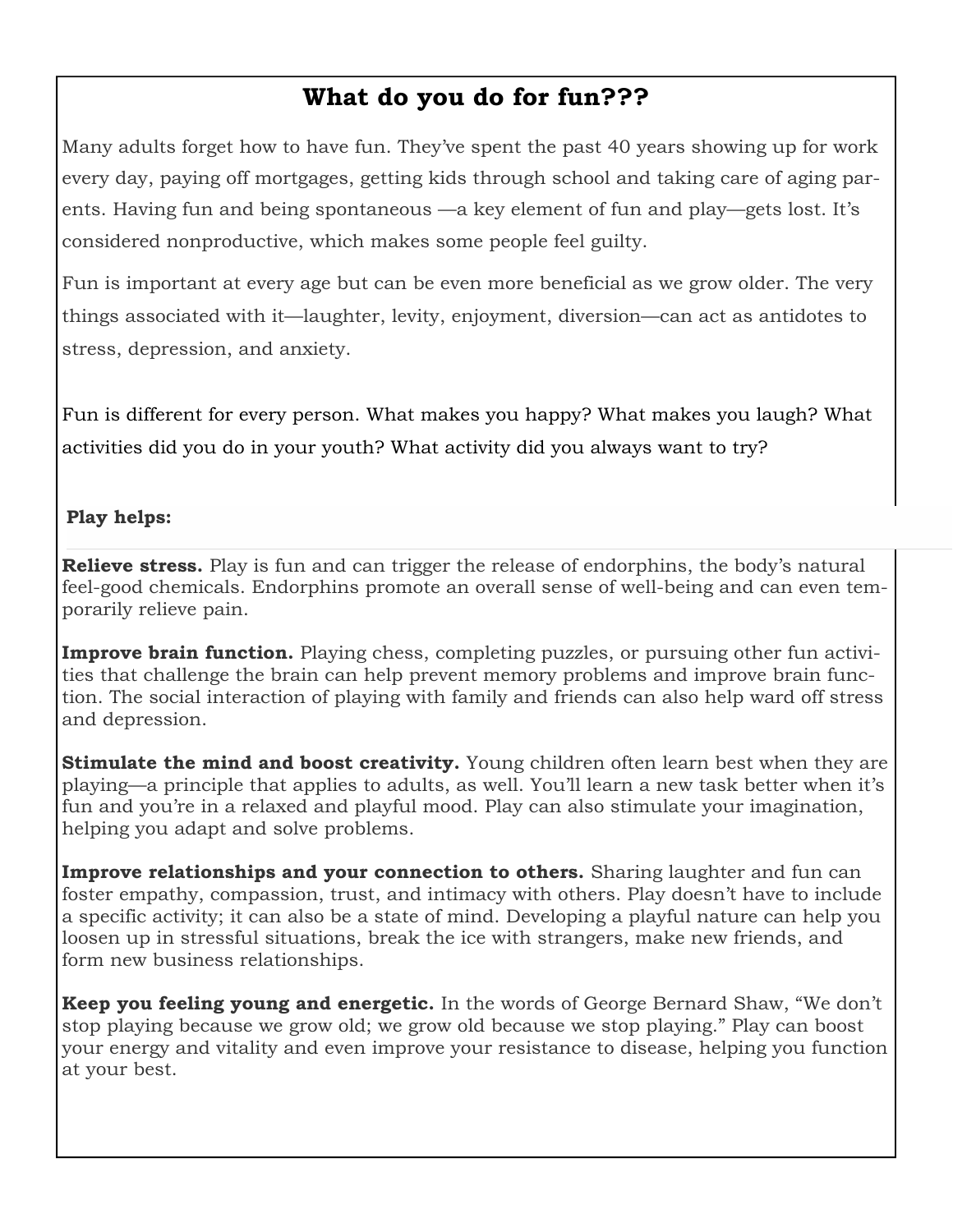# **How to play more**

Incorporating more fun and play into your daily life can improve the quality of your relationships, as well as your mood and outlook. Even in the most difficult of times, taking time away from your troubles to play or laugh can go a long way toward making you feel better. It's true what they say: laughter really is the best medicine. Laughter makes you feel good. And the positive feeling that comes from laughter and having fun remains with you even after the giggles subside. Play and laughter help you retain a positive, optimistic outlook through difficult situations, disappointments, and loss.

# **Develop your playful side**

It's never too late to develop your playful, humorous side. If you find yourself limiting your playfulness, it's possible that you're self-conscious and concerned about how you'll look and sound to others when attempting to be lighthearted. Fearing rejection, embarrassment or ridicule when trying to be playful is understandable. Adults often worry that being playful will get them labeled as childish. But what is so wrong with that? Children are incredibly creative, inventive and are constantly learning. Wouldn't you want to be childish if that is the definition? Remember that as a child, you were naturally playful; you didn't worry about the reactions of other people. You can reclaim your inner child by setting aside *regular, quality playtime*. The more you play, joke, and laugh—the easier it becomes.

Try to clear your schedule for an afternoon or evening, for example, and then turn off your phone, TV, computer, and other devices. Give yourself permission to do whatever you want for the time you've allotted. Be spontaneous, set aside your inhibitions and try something fun, something you haven't done since you were a kid, perhaps. And enjoy the change of pace.

Put simply, play is finding amusement, humor, joy and even entertainment in your daily life.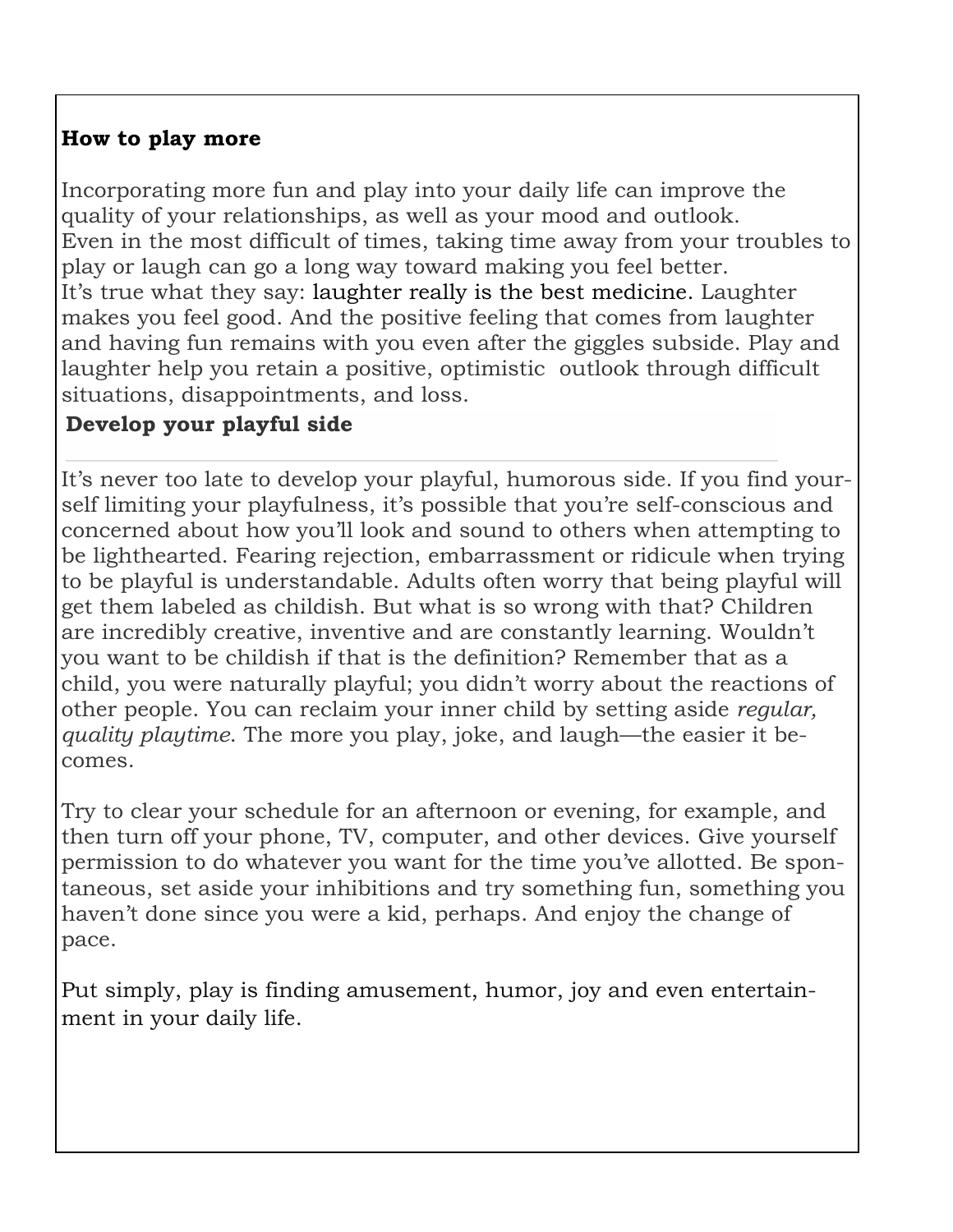# **Lyle Community Walkathon**

Do you remember participating in walkathons when you were in school, or had school-age children? Well it is back.

On September 25th, 2021 the Lyle Community Council is sponsoring a Walking Event to encourage walking and to bring awareness to safe streets. The day will start out with a children's parade and then the walkathon starts with a short lap around a block in Lyle. Seniors over the age of sixty are encouraged to find a sponsor to pay for each lap completed and be there to cheer you on.

Put it on your calendar now and get in shape by walking. For more information contact Cindy Bluemel at bluemel1@mac.com. To sign up for the event check out the **lylewa.com** website for an entry form.

# **Turning 65 This Year?**

**For many, completing the task of enrolling in Medicare will seem to be very complicated.** 

**How do I enroll in Medicare? Is it automatic when I turn 65?** 

**When do I have to enroll?** 

**What if I'm still working and have insurance?** 

**How do I pay for my Medicare?** 

**Call Klickitat County Senior Services offices and speak with Stacy in Goldendale 509-773-3757 or Jill in White Salmon 509-493-3068.**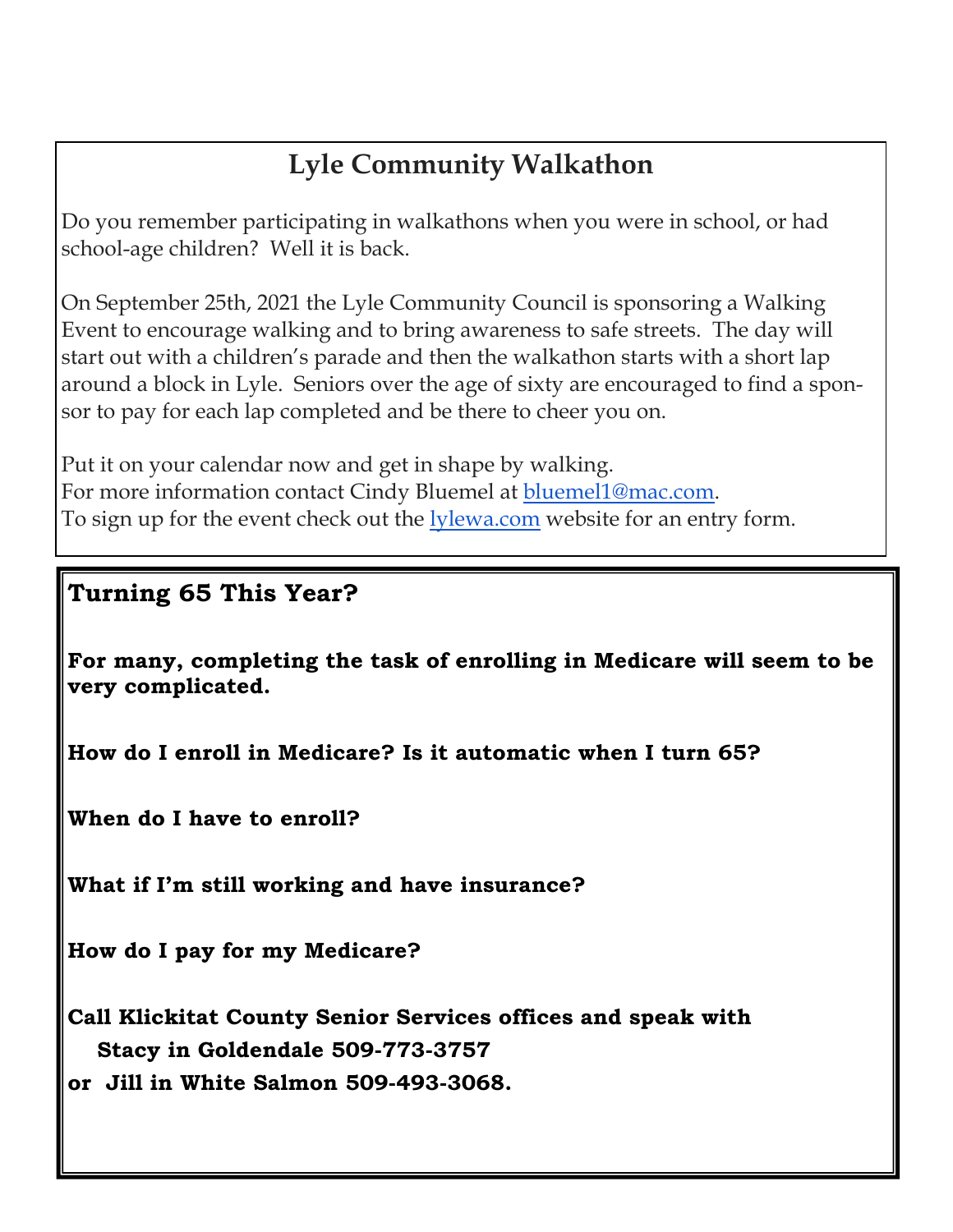# **August 2021 Menu**

| Sun          | Mon                                  | Tue                                  | <b>Wed</b>                                     | Thu                                            | Fri                          | <b>Sat</b> |
|--------------|--------------------------------------|--------------------------------------|------------------------------------------------|------------------------------------------------|------------------------------|------------|
| $\mathbf{1}$ | 2 WS                                 | 3 GD                                 | 4 WS                                           | 5 GD                                           | 6                            | $\tau$     |
|              | Salisbury<br><b>Steak</b>            | Salisbury<br><b>Steak</b>            | Sweet & Sour<br>Meatballs                      | Sweet & Sour<br>Meatballs                      |                              |            |
| 8            | 9 WS<br>Chili Baked<br>Potatoes      | 10 GD<br>Chili Baked<br>Potatoes     | 11 WS<br>Chicken<br><b>Broccoli</b><br>Alfredo | 12 GD<br>Chicken<br><b>Broccoli</b><br>Alfredo | 13                           | 14         |
| 15           | 16 WS<br>Sloppy<br>Joes              | 17 GD<br>Sloppy<br>Joes              | 18 WS<br>Tuna Salad<br>Casserole               | 19 GD<br>Tuna Salad<br>Casserole               | 20                           | 21         |
| 22           | 23 WS<br>Broccoli<br>Beef            | 24 GD<br>Broccoli<br>Beef            | 25 WS<br>Chicken<br>Cacciatore                 | 26 GD<br>Chicken<br>Cacciatore                 | 27                           | 28         |
| 29           | 30 WS<br><b>BBQ</b> Beef<br>Sandwich | 31 GD<br><b>BBQ</b> Beef<br>Sandwich |                                                |                                                | Menu<br>Subject to<br>Change |            |

Klickitat County Senior Services has expanded our hot home delivered meals services (Meals on Wheels) during this COVID-19 period due to our congregate meal site locations being closed.

Meals are being provided to Seniors (60+) and spouse or caregiver in home with Senior as follows:

- Frozen home delivered meals anywhere in Klickitat County
- Hot Meals at 12-Noon on Mondays and Wednesdays delivered within 30 miles of our kitchen in White Salmon.
- Hot Meals at 12-Noon on Tuesdays and Thursdays delivered within 30 miles of our kitchen in Goldendale.

Seniors can also arrange a curbside pick up of a hot meal at our White Salmon or Goldendale locations on the hot meal days if preferred.

Call Klickitat County Senior Services to sign up: Goldendale: 509-773-3757 White Salmon: 509-493-3068 Toll Free: 1-800-447-7858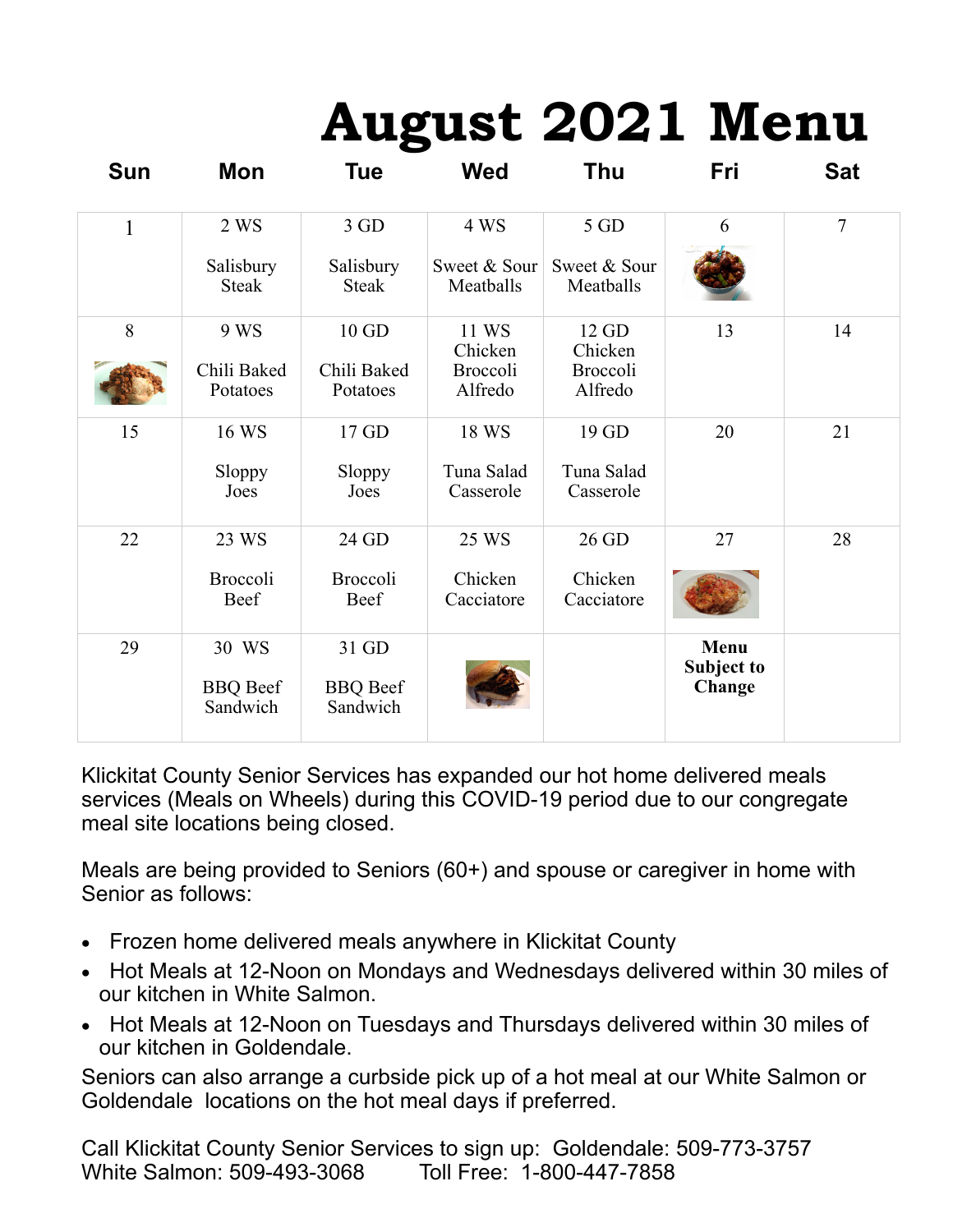# **Klickitat County Emergency Notification System**

*All public landlines listed within Klickitat County are automatically entered in the system. Cell phones and other communication devices are not automatically entered so creating a Managed Account is the best way to ensure your information is captured for Emergency Notifica-*

*tions and in the language you prefer, English or Spanish. You can also register through your Google, Facebook, or Twitter account and then enter your information or register as a guest with no email.* 

#### **Sign up for Notification**

 Signing up is easy and free! The only way to ensure you receive emergency notifications is to register online.

Follow these simple steps to get started:

- **1. Go to our website: www.klickitatcounty.org/249**
- **2.** Click: "REGISTER FOR EMERGENCY NOTIFICATIONS HERE!"

**3.** Follow the instructions to create your account or Log In to your Google, Facebook, or Twitter account and then enter your information.

**4.** With a Managed Account Remember your User Name/Password and Email you signed up with. *Call 1-866-939-0911 for Log-In Support.* 

### *When will I receive notifications?*

Get notified about emergencies where you live and work by signing up for Klickitat County's Emergency Notification System (KCENS). This system enables Klickitat County to provide you with critical information quickly in the event of natural or human caused disasters, such as wildfire, severe weather, flooding, earth quakes, hazardous material incidents and missing persons with information related to evacuations, detours, shelter locations, emergency road closures and areas to avoid.

#### *How much does it cost?*

**Klickitat Emergency Notification is FREE** to all, however you may incur charges from your cell phone company if you have a per-call or per-message limit on your mobile device.

#### *Will my information be shared with others?*

Your information will not be shared or sold to any vendor or other organizations. The information you provide will be used for emergency purposes only.

The notification system is geographically based, notifying only residents in the affected area.

Emergency notifications are sent by Klickitat County Emergency Management.

When signing up, you choose how you want to Log In – via User Name & Password, or via Google, Facebook, or Twitter. You then enter the notification methods you want; text message, cell phone, landline, business phone, email, and TDD/TYY devices. Preferably an email and a phone number to successfully reach you in an emergency.

 What is the phone number calling me? **866-419-5000** The mass notification system will be used for emergency situations only. **If we can't reach you, we can't notify you!** 

**If yo**u do not have internet access and would like assistance registering for the notification system you can call Senior Services and we can assist you.

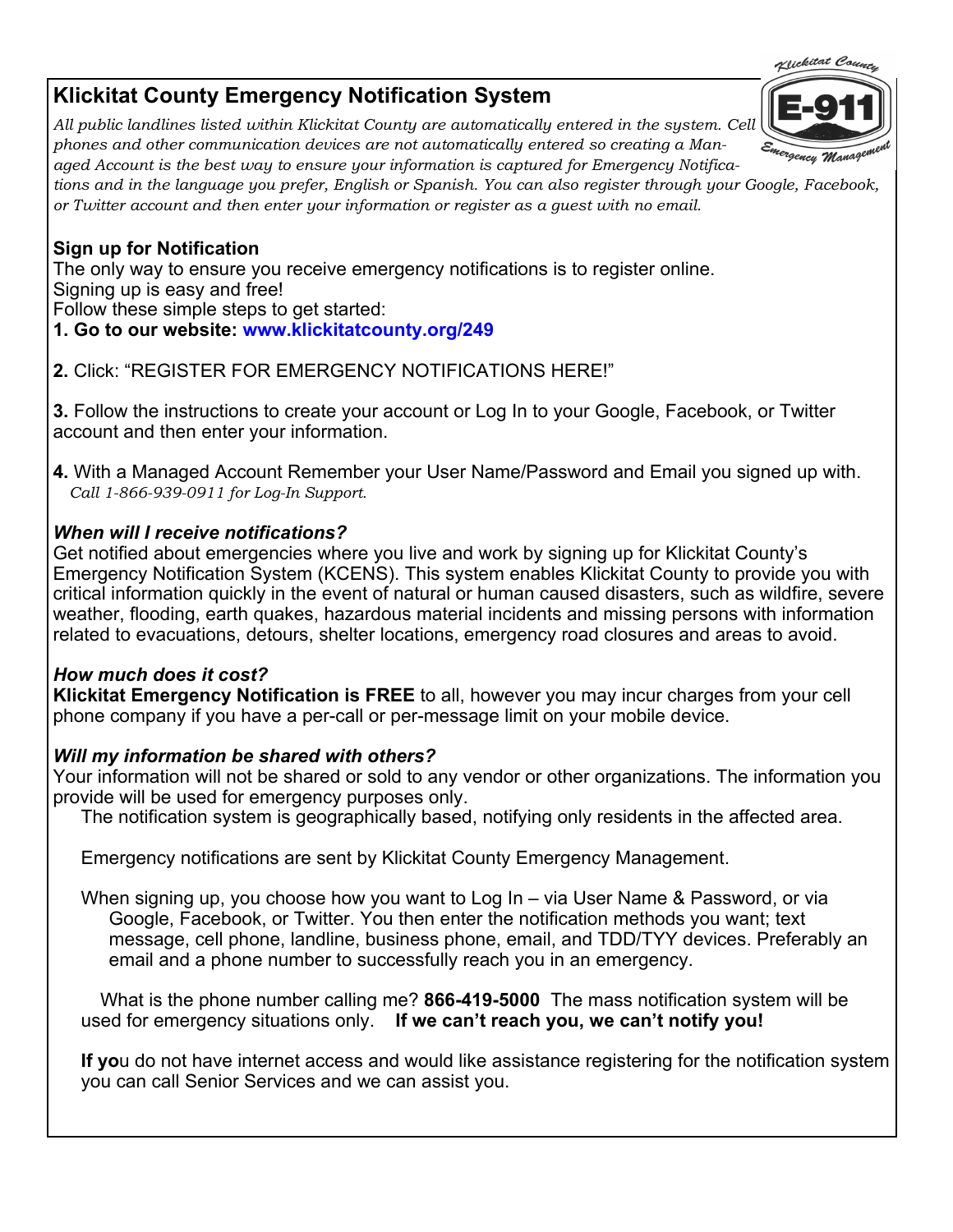#### **Savvy Senior**

#### **How to Replace Important Documents That Are Lost or Missing**

*Dear Savvy Senior,* 

*Can you tell me what I need to do to replace a variety of important documents? Our house burned down a few months ago, and we lost everything including our home property deed, car titles, old tax returns, Social Security, Medicare and Covid vaccine cards, birth certificates, marriage license and passports.* 

*Stressed Seniors* 

Dear Stressed,

I'm very sorry for your loss, but you'll be relieved to know that replacing important documents that are destroyed, lost or stolen is pretty easy once you know where to turn. Here are the replacement resources for each document you mentioned.

**Birth certificates:** If you were born in the United States, contact the vital records office in the state where you were born (see *CDC.gov/nchs/w2w/index.htm* for contact information). This office will give you specific instructions on what you need to do to order a certified copy and what it will cost you – usually between \$10 and \$30.

**Car titles:** Most states offer replacements through a local department of motor vehicles office. You'll need to complete a replacement title application form and pay the application fee, which varies by state. You'll also need to show ID and proof that you own the car, such as your vehicle registration or your license-plate number and VIN (vehicle identification number). To get an application, go to *DMV.org*, pick your state, and print it or fill it out on the site.

**Property deed:** To access your house deed, contact your county clerk's office, where deeds are usually recorded – you may be charged a small fee to get a copy.

**Marriage certificate:** Contact the vital records office of the state you were married in to order a copy (see *CDC.gov/nchs/w2w/index.htm*). You'll need to provide full names for you and your spouse, the date of your wedding, and the city or town where the wedding was performed. Fees range from \$10 to \$30.

**Social Security cards:** In most states (except in Alabama, Minnesota, Nevada, New Hampshire, Oklahoma and West Virginia), you can request a replacement Social Security card online for free at *SSA.gov/myaccount*.

If you live in a state that the online service is not available, you'll need to fill out form SS-5 (see *SSA.gov/ forms/ss-5.pdf* to print a copy) and take it in or mail it to your nearby Social Security office along with a number of evidence documents that are listed on this form. For more information or to locate the Social Security office that serves your area, call 800-772-1213 or see *SSA.gov/locator*.

**Medicare cards:** If you are enrolled in original Medicare, you can replace a lost or damaged Medicare card by calling Medicare at 800-633-4227, or by logging into your

*MyMedicare.gov* account. If, however, you get Medicare health or drug benefits from a Medicare Advantage Plan, such as an HMO, PPO, or PDP, you'll need to call your plan to get your card replaced.

**COVID-19 vaccination card:** Your first step is to go back to your vaccination site and see if they'll give you a replacement. Bring an ID and try to recall the date you were vaccinated. If that's not feasible, contact your state health department immunization information system (see *CDC.gov/vaccines/programs/iis/contacts-locate -records.html*) where you should be able to print out a replacement sheet.

**Tax returns:** To get copies of old tax returns start with your tax preparer, who usually keeps copies of your returns on file. You can also get copies of federal returns directly from the Internal Revenue Service. You'll need to fill out and mail in IRS form 4506. To download this form *IRS.gov/pub/irs-pdf/f4506.pdf* or call 800- 829-3676 and ask them to mail you a copy. The cost is \$43 for each return requested.

Passports: You can apply for a replacement passport at a Passport Application Acceptance Facility. Many post offices, public libraries and local government offices serve as such facilities. You can search for the nearest authorized facility at *iafdb.travel.state.gov*. The fee is \$145.

**Send your senior questions to: Savvy Senior, P.O. Box 5443, Norman, OK 73070, or visit** *SavvySenior.org***. Jim Miller is a contributor to the NBC** *Today* **show and author of** *"The Savvy Senior"* **book.**